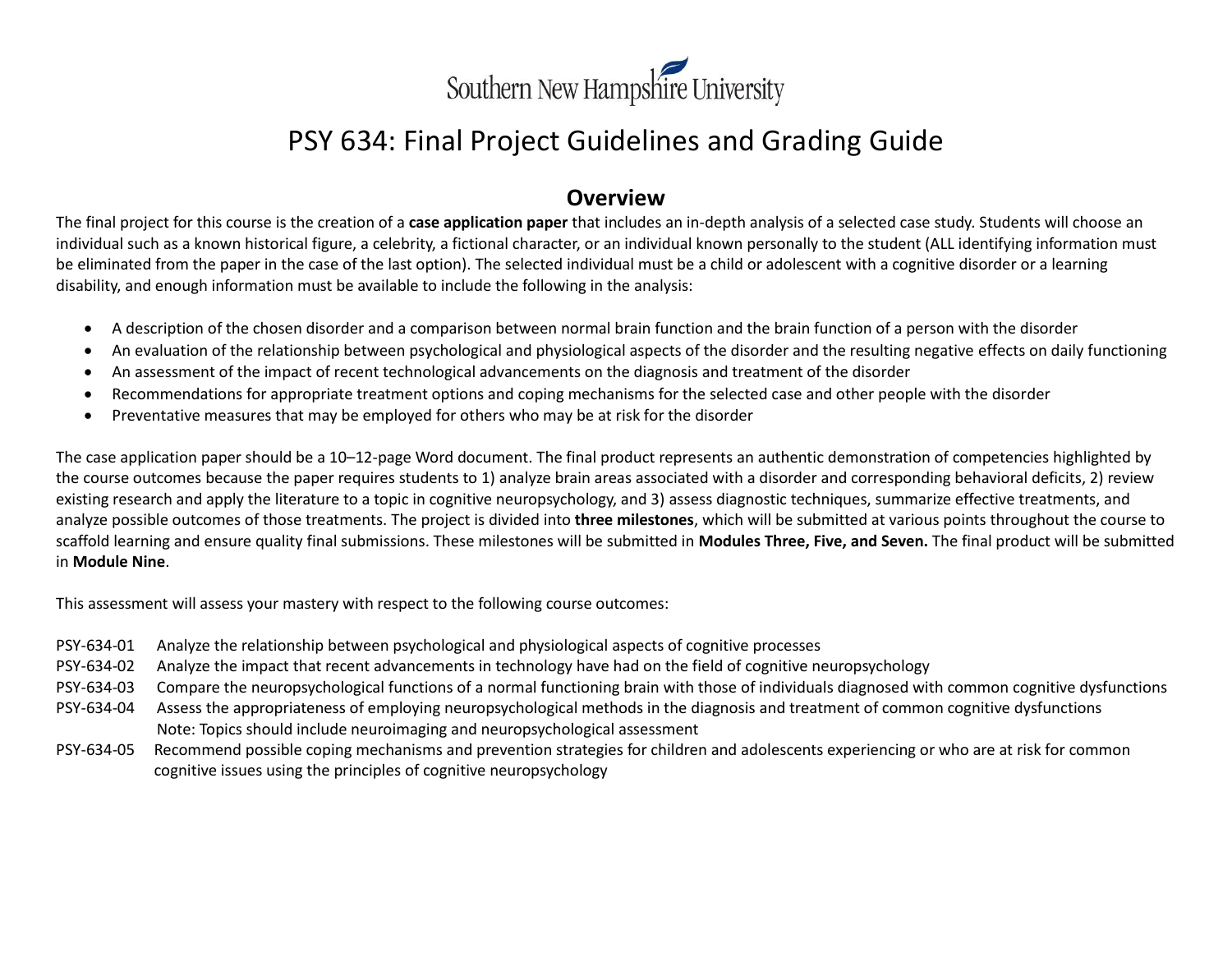

# **Prompt**

The following **critical elements** must be addressed:

### 1. Cognitive Processes

- a. What are some **psychological aspects** of cognitive processes? [PSY-634-01]
- b. What are some **physiological aspects** of cognitive processes? [PSY-634-01]
- c. What is the **relationship** between psychological and physiological aspects of cognitive processes? [PSY-634-01]
- d. How does both psychological and physiological dysfunction **negatively affect daily functioning**? [PSY-634-01]
- 2. Technological Advancements [PSY-634-02]
	- a. How have recent advancements in **technology impacted** the field of cognitive neuropsychology?
- 3. Neuropsychological Function
	- a. What are the neuropsychological characteristics of a **normal functioning brain**? [PSY-624-03]
	- b. What neuropsychological disruptions occur in an individual diagnosed with **the cognitive dysfunction of the chosen child or adolescent**? [PSY-624-03]
	- c. How does the neuropsychological functioning in a normal functioning brain **compare** to neuropsychological functioning with an individual diagnosed with the cognitive dysfunction of the chosen child or adolescent? [PSY-624-03]
- 4. Diagnosis and Treatment
	- a. What **neuropsychological methods** would be appropriate in diagnosing and treating a common cognitive dysfunction? [PSY-634-04]
	- b. Does **neuroimaging** play a role in diagnosing and treating common cognitive dysfunction? Explain. [PSY-634-04]
	- c. What role does **neuropsychological assessment** play in diagnosing and treating common cognitive dysfunctions? [PSY-634-04]
- 5. Coping Mechanisms and Prevention Strategies
	- a. What types of **coping mechanisms** would you recommend for a child or adolescent experiencing these cognitive issues? [PSY-634-05]
	- b. How might cognitive issues be **prevented** in children or adolescents who may be at elevated risk for developing dysfunction? [PSY-634-05]
	- c. What role do the **principles of cognitive neuropsychology** play in developing coping mechanisms and prevention strategies for children and/or adolescents who are at risk or are experiencing these cognitive issues? [PSY-634-05]

# **Milestones**

Milestone One: *Topic Submission*

In **task 3-1**, you will submit your **topic choice** for your case application paper. You will submit your case study choice and the reason why you have chosen this individual via the Discussion Topic. **This milestone is graded with the Discussion Rubric.**

### Milestone Two: *Annotated Bibliography*

In **task 5-3**, you will submit your **annotated bibliography**. The format should be a Word document listing at least eight resources you will use to support your case study and a paragraph explanation of how each resource will support your case application paper. **This milestone is graded with the Milestone Two Rubric.**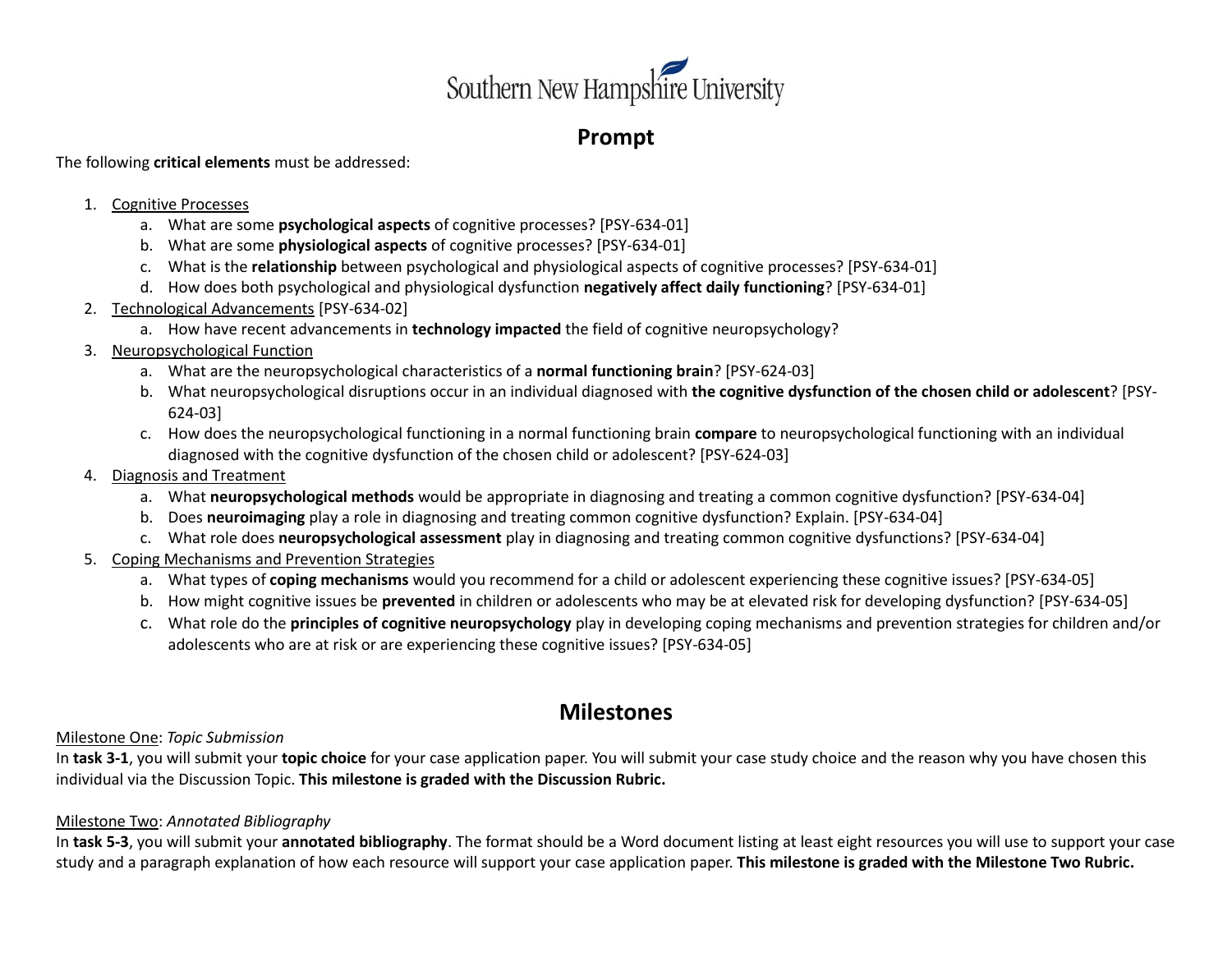

### Milestone Three: *Rough Draft*

In **task 7-2**, you will submit a **rough draft** of your case application paper. The format should be a nearly complete draft of the final product and should be at least 8–10 pages in length. **This milestone is graded with the Milestone Three Rubric.**

#### Final Product: *Final Project Submission: Case Application Paper*

In **task 9-3**, you will submit your **case application paper**. It should be a complete, polished artifact containing **all** of the main elements of the final product. It should reflect the incorporation of feedback gained throughout the course. **This milestone will be graded using the Final Product Rubric (below).**

## **Deliverable Milestones**

| <b>Milestone</b> | <b>Deliverables</b>                   | <b>Module Due</b> | Grading                                   |
|------------------|---------------------------------------|-------------------|-------------------------------------------|
|                  | <b>Topic Choice</b>                   | Three             | Graded separately; Discussion Rubric      |
|                  | Annotated Bibliography                | Five              | Graded separately; Milestone Two Rubric   |
|                  | Rough Draft                           | Seven             | Graded separately; Milestone Three Rubric |
|                  | Final Product: Case Application Paper | <b>Nine</b>       | Graded separately; Final Product Rubric   |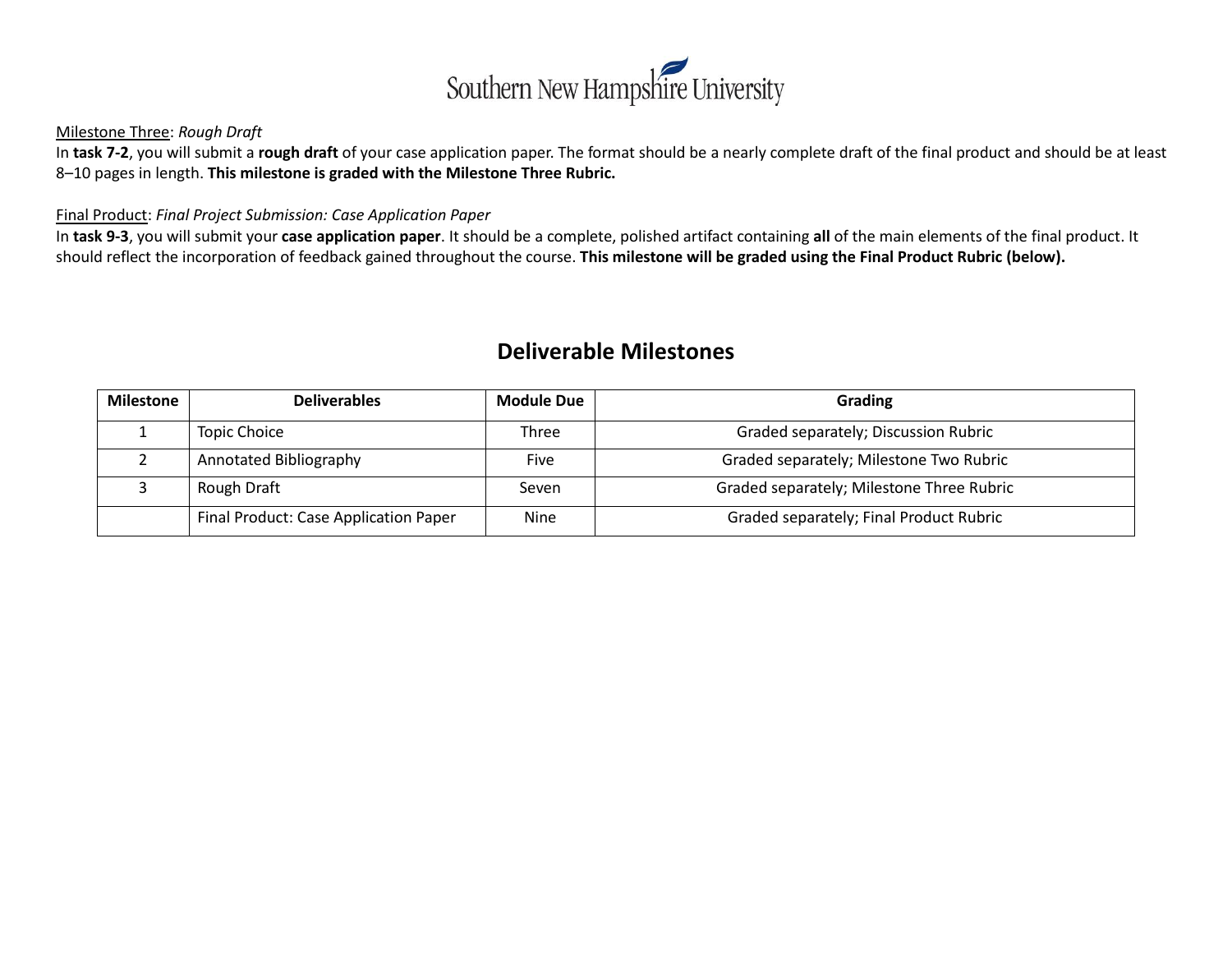

## **Final Product Rubric**

**Guidelines for Submission:** Written components of project must follow these formatting guidelines when applicable: double spacing, 12-point Times New Roman font, 1-inch margins, and discipline-appropriate citations*.* Page length requirement: 10–12 pages, not including cover page and resources.

| <b>Critical Elements</b>                                                                                           | Exemplary (100%)<br>Proficient (90%)                                                                     |                                                                                                                       | <b>Needs Improvement (70%)</b>                                                                                                           | Not Evident (0%)                                                                                                | Value |
|--------------------------------------------------------------------------------------------------------------------|----------------------------------------------------------------------------------------------------------|-----------------------------------------------------------------------------------------------------------------------|------------------------------------------------------------------------------------------------------------------------------------------|-----------------------------------------------------------------------------------------------------------------|-------|
| <b>Cognitive Processes:</b><br><b>Psychological Aspects</b>                                                        | Meets "Proficient" criteria and<br>the psychological aspects are<br>supported using relevant<br>examples | Describes psychological aspects<br>of cognitive processes and<br>provides rationale to support<br>thinking            | The psychological aspects of<br>cognitive processes are lacking in<br>detail                                                             | The psychological aspects of<br>cognitive processes are not<br>evident                                          | 4.5   |
| <b>Cognitive Processes:</b><br><b>Physiological Aspects</b>                                                        | Meets "Proficient" criteria and<br>the physiological aspects are<br>supported using relevant<br>examples | Describes physiological aspects<br>of cognitive processes and<br>provides rationale to support<br>thinking            | The physiological aspects of<br>cognitive processes are lacking in<br>detail                                                             | The physiological aspects of<br>cognitive processes are not<br>evident                                          | 4.5   |
| <b>Cognitive Processes:</b><br>Relationship                                                                        | Meets "Proficient" criteria and<br>uses appropriate scholarly<br>resources for substantiation            | Clarifies the relationship<br>between psychological and<br>physiological aspects of cognitive<br>processes            | The relationship between<br>psychological and physiological<br>aspects of cognitive processes is<br>loosely identified                   | The relationship between<br>psychological and physiological<br>aspects of cognitive processes is<br>not evident | 4.5   |
| <b>Cognitive Processes:</b><br><b>Negative Effects on</b><br><b>Daily Functioning</b>                              | Meets "Proficient" criteria and<br>includes insightful examples<br>validated by research                 | Evaluates the negative effects of<br>psychological and physiological<br>dysfunction on daily functioning              | The negative effect of<br>psychological and physiological<br>dysfunction on daily functioning<br>is lacking in detail and/or<br>accuracy | The negative effect of<br>psychological and physiological<br>dysfunction on daily functioning<br>is not evident | 4.5   |
| <b>Technological</b><br><b>Advancements:</b><br><b>Technological Impact</b>                                        | Meets "Proficient" criteria and<br>uses relevant resource examples                                       | Analyzes the impact of<br>technological advancements in<br>the field of neuropsychology in a<br>well-supported manner | Analysis lacks breadth and depth<br>in the impact of technological<br>advancements in the field of<br>neuropsychology                    | Does not analyze the impact of<br>technological advancements in<br>the field of neuropsychology                 | 18    |
| Neuropsychological<br><b>Function:</b><br><b>Characteristics of a</b><br><b>Normal Functioning</b><br><b>Brain</b> | Meets "Proficient" criteria and<br>substantiates ideas using<br>scholarly resources                      | Provides accurate characteristics<br>of a normal functioning brain                                                    | The characteristics of a normal<br>functioning brain are lacking in<br>detail and/or accuracy                                            | The characteristics of a normal<br>functioning brain are not evident                                            | 6     |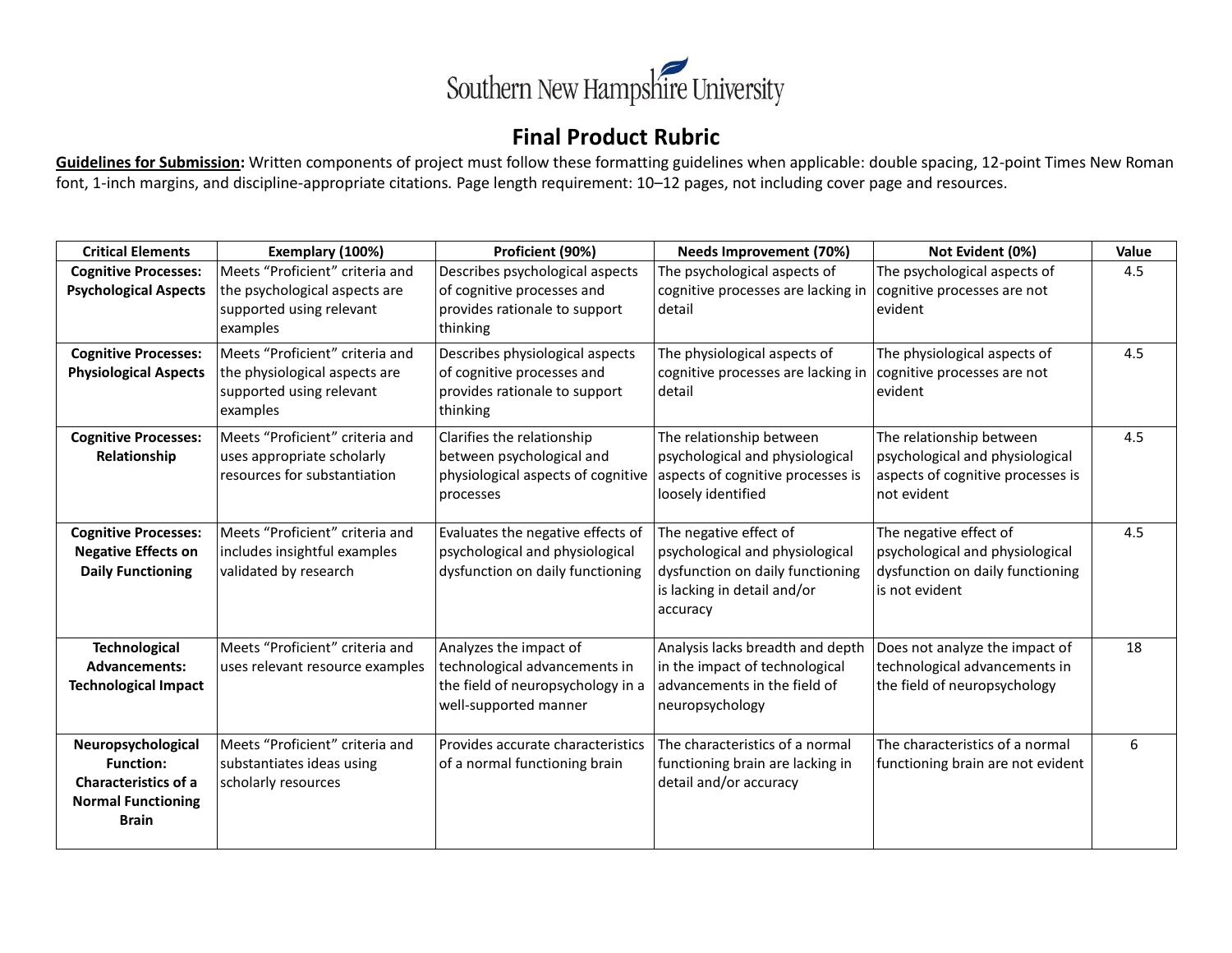

| Neuropsychological<br><b>Function:</b><br><b>Characteristics of</b><br><b>Common Cognitive</b><br><b>Dysfunction</b>                        | Meets "Proficient" criteria and<br>substantiates ideas using<br>scholarly resources                                                   | Provides accurate characteristics<br>of common cognitive dysfunction   cognitive dysfunction are lacking                                                   | Characteristics of common<br>in detail and/or accuracy                                                                                                                     | The characteristics of common<br>cognitive dysfunction are not<br>evident                                                   | 6 |
|---------------------------------------------------------------------------------------------------------------------------------------------|---------------------------------------------------------------------------------------------------------------------------------------|------------------------------------------------------------------------------------------------------------------------------------------------------------|----------------------------------------------------------------------------------------------------------------------------------------------------------------------------|-----------------------------------------------------------------------------------------------------------------------------|---|
| Neuropsychological<br><b>Function:</b><br><b>Differences Between</b><br><b>Normal Brain Function</b><br>and Cognitive<br><b>Dysfunction</b> | Meets "Proficient" criteria and<br>uses relevant research examples                                                                    | Differentiates between normal<br>brain function and cognitive<br>dysfunction in a well-supported<br>manner                                                 | The differentiation between<br>normal brain function and<br>cognitive dysfunction is lacking in cognitive dysfunction is not<br>detail and/or is not substantiated evident | The differentiation between<br>normal brain function and                                                                    | 6 |
| <b>Diagnosis and</b><br>Treatment:<br>Neuropsychological<br><b>Methods</b>                                                                  | Meets "Proficient" criteria and<br>supports methods with scholarly<br>research                                                        | Provides appropriate<br>neuropsychological methods for<br>diagnosing and treating common<br>cognitive dysfunction                                          | Neuropsychological methods for<br>diagnosing and treating common<br>cognitive dysfunction are not<br>solidly identified                                                    | The neuropsychological methods<br>for diagnosing and treating<br>common cognitive dysfunction<br>are not evident            | 6 |
| <b>Diagnosis and</b><br>Treatment:<br>Neuroimaging                                                                                          | Meets "Proficient" criteria and<br>includes insightful examples<br>validated by research                                              | Provides a substantiated<br>assessment of the role<br>neuroimaging plays in diagnosis<br>and treatment of common<br>cognitive dysfunction                  | Minimally assesses the role of<br>neuroimaging on diagnosis and<br>treatment of common cognitive<br>dysfunction                                                            | Does not assess the role of<br>neuroimaging on the diagnosis<br>and treatment of common<br>cognitive dysfunction            | 6 |
| <b>Diagnosis and</b><br>Treatment:<br>Neuropsychological<br><b>Assessment</b>                                                               | Meets "Proficient" criteria and<br>includes insightful examples<br>validated by research                                              | Provides a substantiated<br>assessment of the role<br>neuropsychological assessment<br>plays in diagnosis and treatment<br>of common cognitive dysfunction | Minimally assesses the role that<br>neuropsychological assessment<br>plays on diagnosis and treatment<br>of common cognitive dysfunction of common cognitive dysfunction   | Does not assess the role that<br>neuropsychological assessment<br>plays on diagnosis and treatment                          | 6 |
| <b>Coping Mechanisms</b><br>and Prevention<br><b>Strategies:</b><br><b>Coping Mechanisms</b>                                                | Meets "Proficient" criteria and<br>includes an explicit explanation<br>of the rationale behind the<br>recommended coping<br>mechanism | Recommends coping<br>mechanisms for children and/or<br>adolescents who are at risk or<br>experiencing cognitive issues                                     | Recommends coping<br>mechanisms for children and/or<br>adolescents that are loosely<br>aligned with the cognitive issue                                                    | Coping mechanisms for children<br>and/or adolescents who are at<br>risk or experiencing cognitive<br>issues are not evident | 6 |